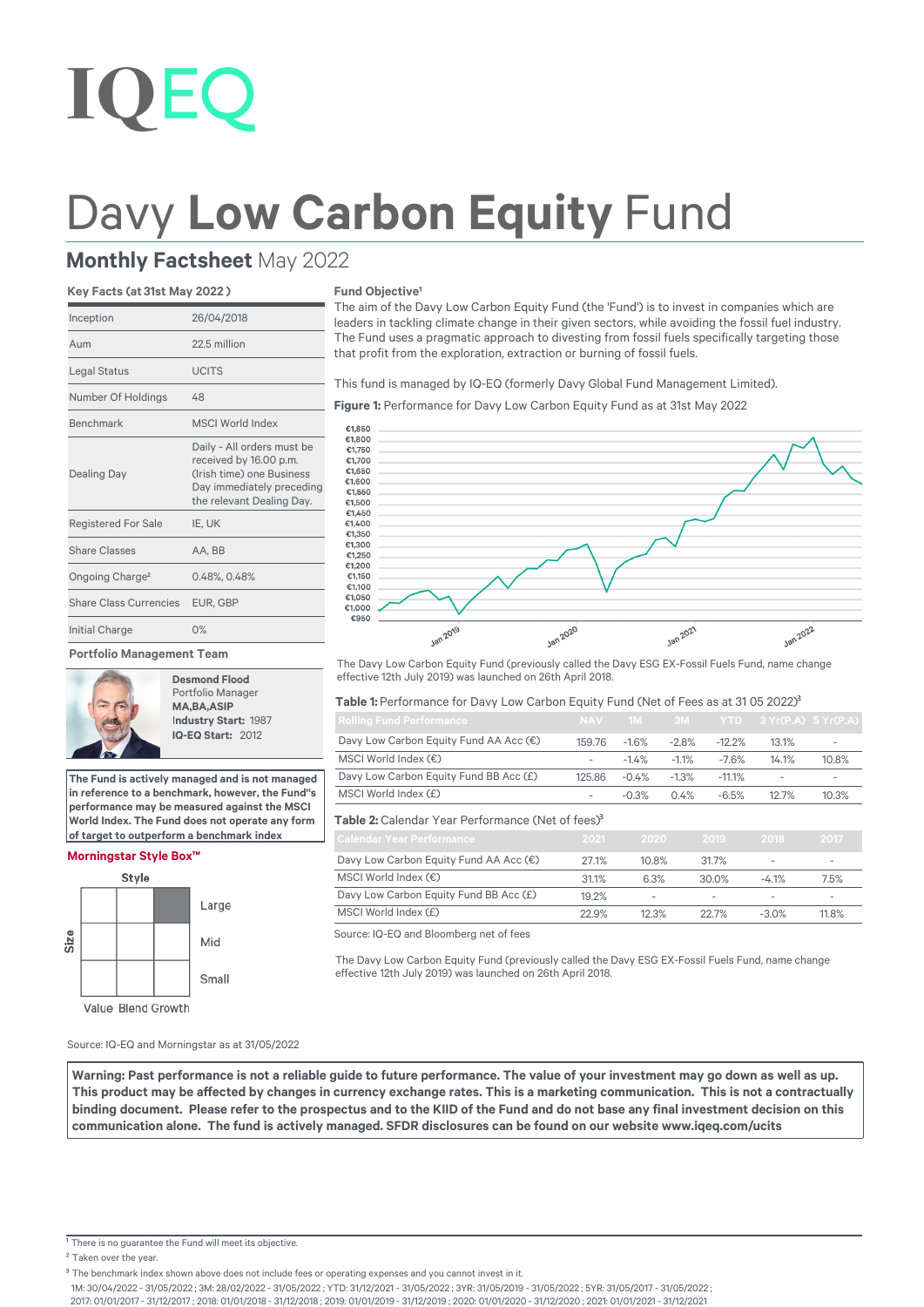

#### **Figure 3: Sector Allocation (% Equity)<sup>4</sup>**



#### **Table 4:** Share Class Identifiers

| Share Class                            | <b>Type</b>  | ISIN.        | <b>SEDOL</b>   | <b>Inception Date</b> |
|----------------------------------------|--------------|--------------|----------------|-----------------------|
| Davy Low Carbon Equity Fund AA Acc (€) | Accumulating | IE00BD25JZ13 | <b>BD25JZ1</b> | 26/04/2018            |
| Davy Low Carbon Equity Fund AA Inc (€) | Distributing | IE00BD25K032 | BD25K03        | 26/04/2018            |
| Davy Low Carbon Equity Fund BB Acc (£) | Accumulating | IE00BHPGB640 | BHPGB64        | 06/11/2019            |
| Davy Low Carbon Equity Fund BB Inc (£) | Distributing | IE00BHPGB756 | BHPGB75        |                       |

Source: IQ-EQ and Bloomberg

Warning: Past performance is not a reliable guide to future performance. The value of your investment may go down as well as up. This product may be affected by changes in currency exchange rates. This is a marketing communication. This is not a contractually binding document. Please refer to the prospectus and to the KIID of the Fund and do not base any final investment decision on this communication alone. The fund is actively managed. SFDR disclosures can be found on our website www.iqeq.com/ucits

 $4$  Weightings in holdings, geographic allocation and sector allocation are indicative only and may change subject to the discretion of the Fund Manager. Due to rounding, some totals may not equal 100%.